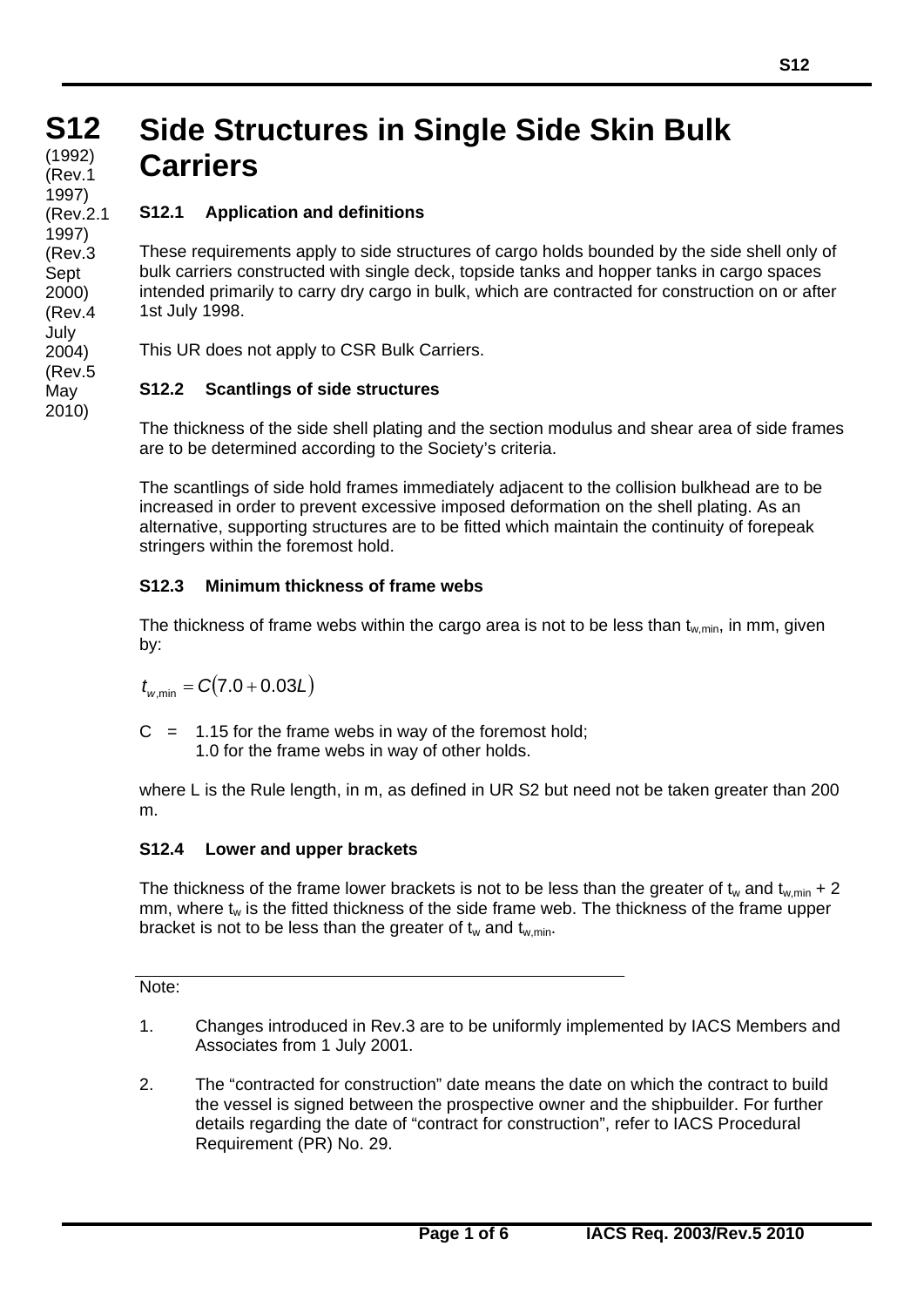The section modulus SM of the frame and bracket or integral bracket, and associated shell plating, at the locations shown in Figure 1, is not to be less than twice the section modulus  $SM_F$  required for the frame midspan area.

The dimensions of the lower and upper brackets are not to be less than those shown in Figure 2.

Structural continuity with the upper and lower end connections of side frames is to be ensured within topsides and hopper tanks by connecting brackets as shown in Figure 3. The brackets are to be stiffened against buckling according to the Society's criteria.

The section moduli of the side longitudinals and sloping bulkhead longitudinals which support the connecting brackets are to be determined according to the Society's criteria with the span taken between transverses. Other arrangements may be adopted at the Society's discretion. In these cases, the section moduli of the side longitudinals and sloping bulkhead longitudinals are to be determined according to the Society's criteria for the purpose of effectively supporting the brackets.

#### **S12.5 Side frame sections**

Frames are to be fabricated symmetrical sections with integral upper and lower brackets and are to be arranged with soft toes.

The side frame flange is to be curved (not knuckled) at the connection with the end brackets. The radius of curvature is not to be less than r, in mm, given by:

$$
r=\frac{0.4b_f^2}{t_f}
$$

**S12 (cont)**

> where  $b_f$  and  $t_f$  are the flange width and thickness of the brackets, respectively, in mm. The end of the flange is to be sniped.

In ships less than 190 m in length, mild steel frames may be asymmetric and fitted with separate brackets. The face plate or flange of the bracket is to be sniped at both ends. Brackets are to be arranged with soft toes.

The web depth to thickness ratio of frames is not to exceed the following values:

 $-60$  k<sup>0.5</sup> for symmetrically flanged frames

- 50  $k^{0.5}$  for asymmetrically flanged frames

where  $k = 1.0$  for ordinary hull structural steel and  $k < 1$  for higher tensile steel according to UR S4.

The outstanding flange is not to exceed 10  $k^{0.5}$  times the flange thickness.

#### **S12.6 Tripping brackets**

 $\overline{a}$ 

In way of the foremost hold, side frames of asymmetrical section are to be fitted with tripping brackets at every two frames, as shown in Figure 4.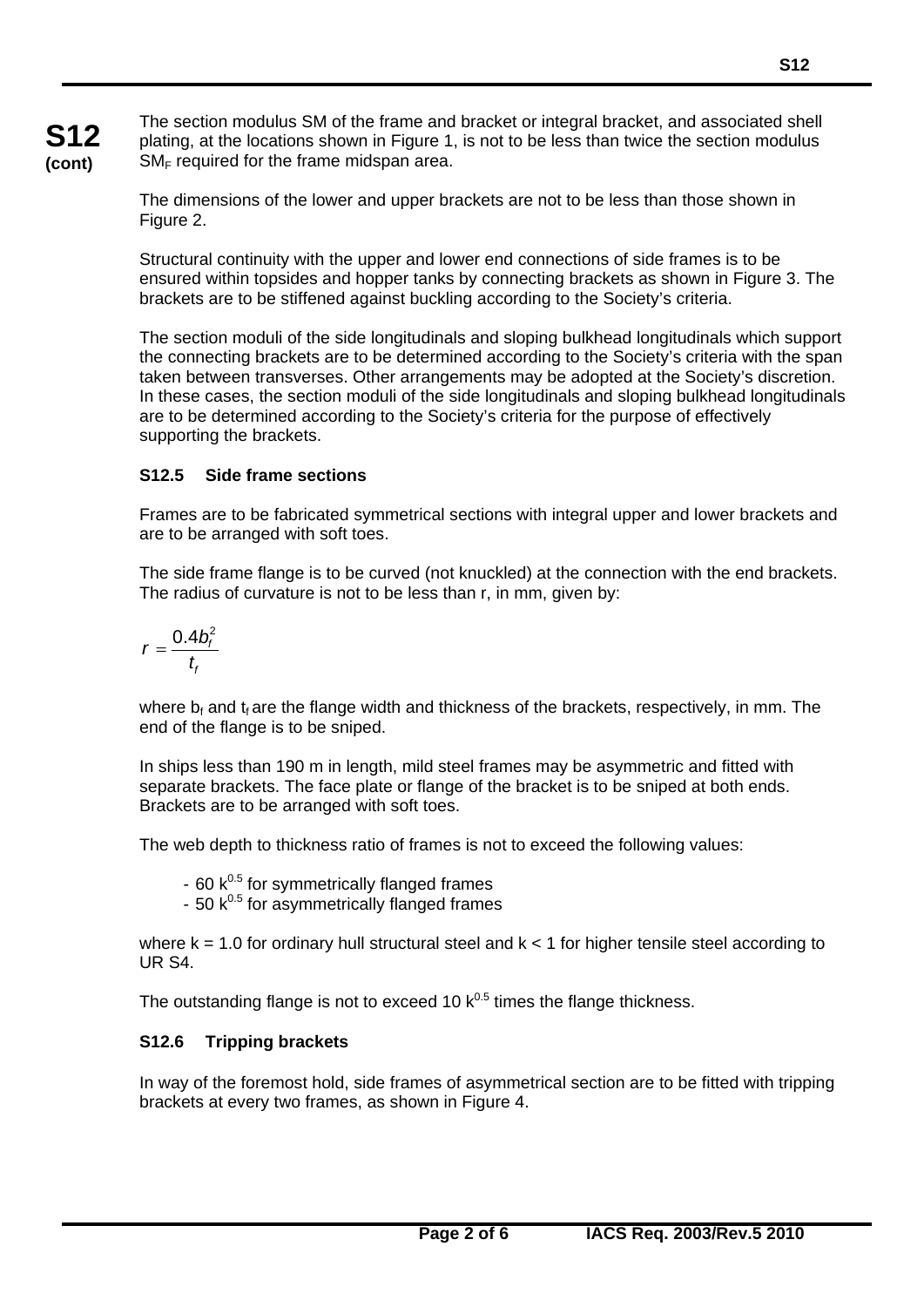# **S12.7 Weld connections of frames and end brackets**

**S12 (cont)**

Double continuous welding is to be adopted for the connections of frames and brackets to side shell, hopper and upper wing tank plating and web to face plates.

For this purpose, the weld throat is to be (see Figure 1):

- 0.44 t in zone "a" - 0.4 t in zone "b"

where t is the thinner of the two connected members.

Where the hull form is such to prohibit an effective fillet weld, edge preparation of the web of frame and bracket may be required, in order to ensure the same efficiency as the weld connection stated above.

#### **S12.8 Minimum thickness of side shell plating**

The thickness of side shell plating located between hopper and upper wing tanks is not to be less than  $t_{p,min}$  in mm, given by:

 $t_{p,\text{min}} = \sqrt{L}$ 

 $\overline{a}$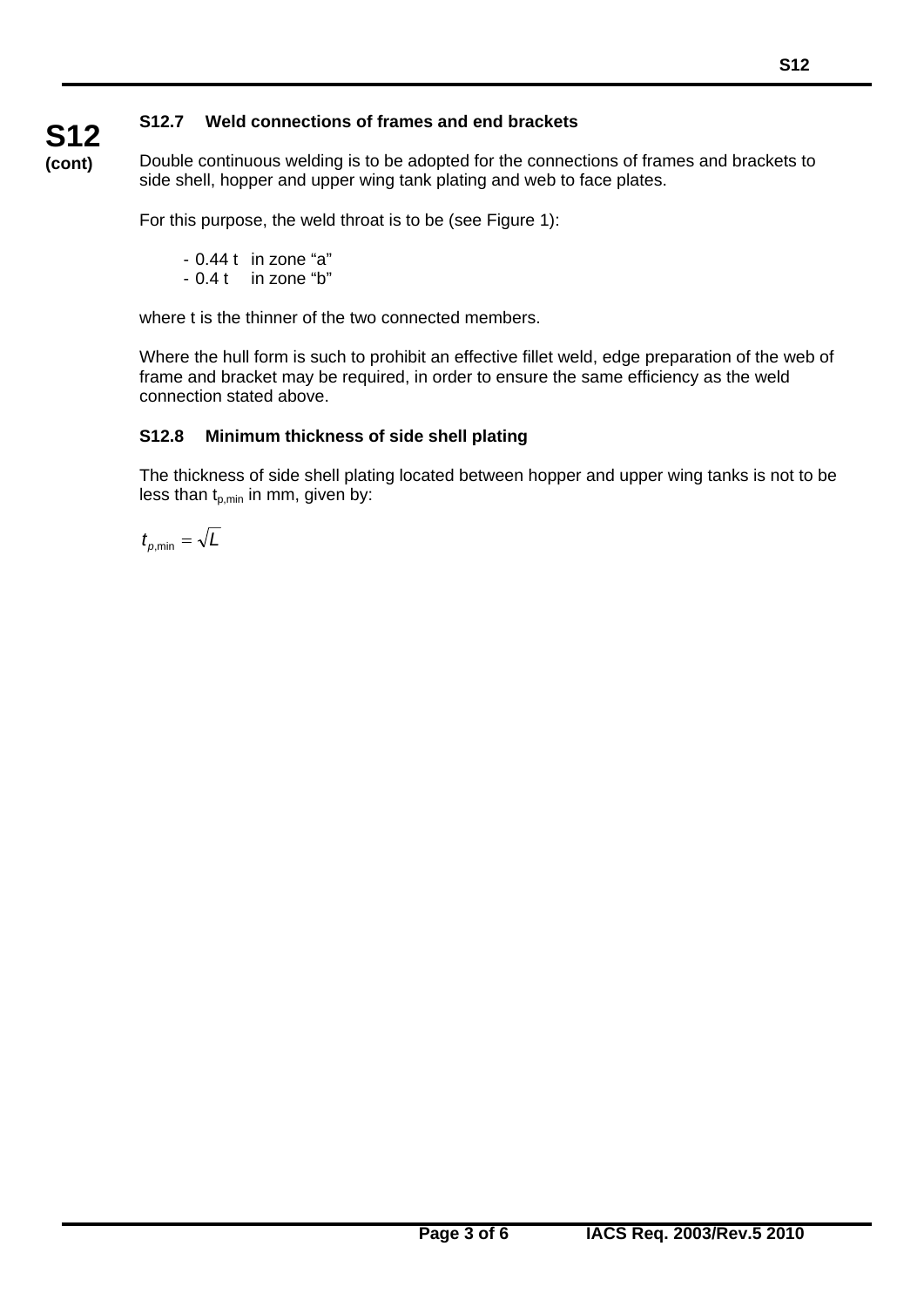

 $\overline{a}$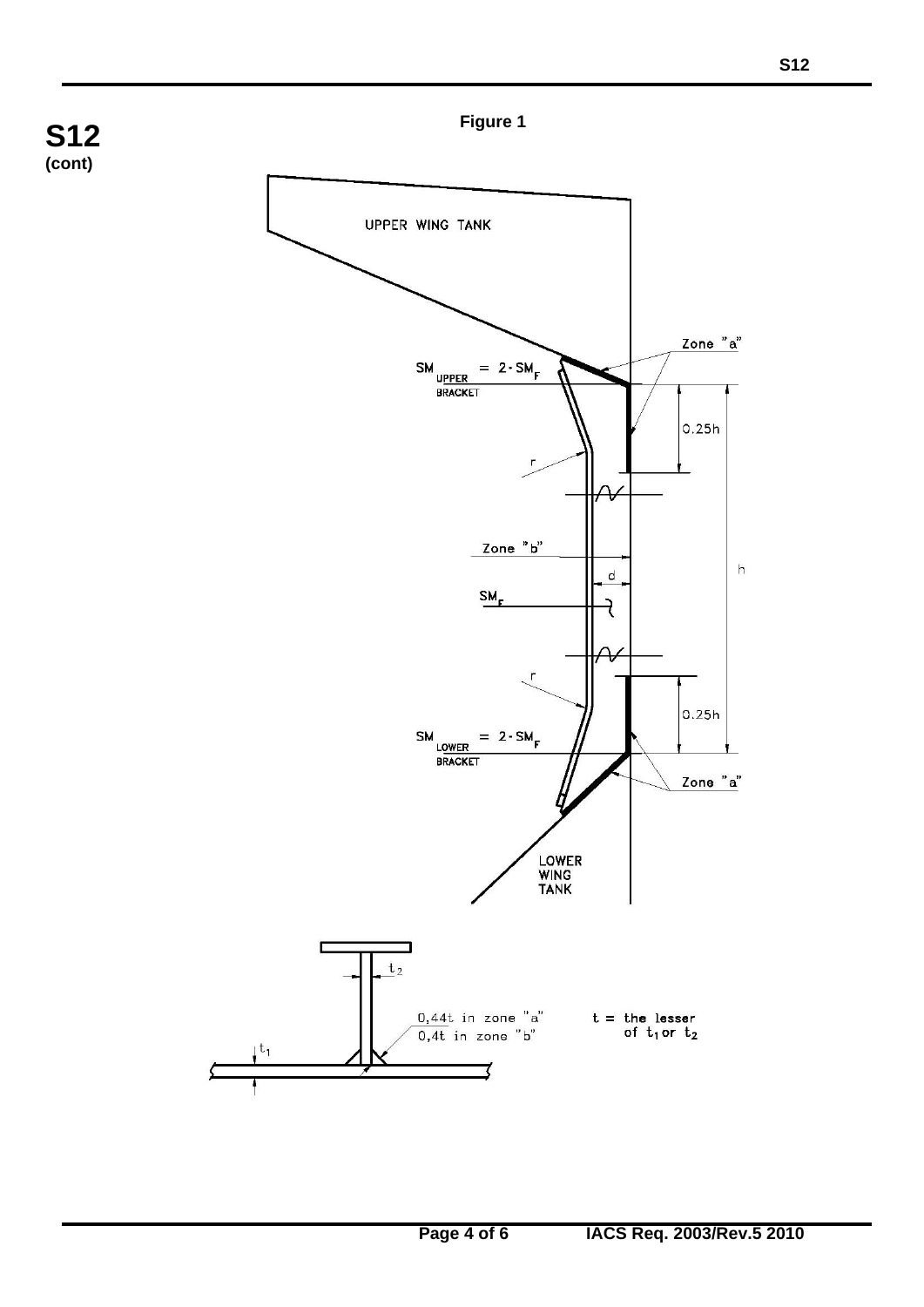

 $\overline{a}$ 

**Figure 2**